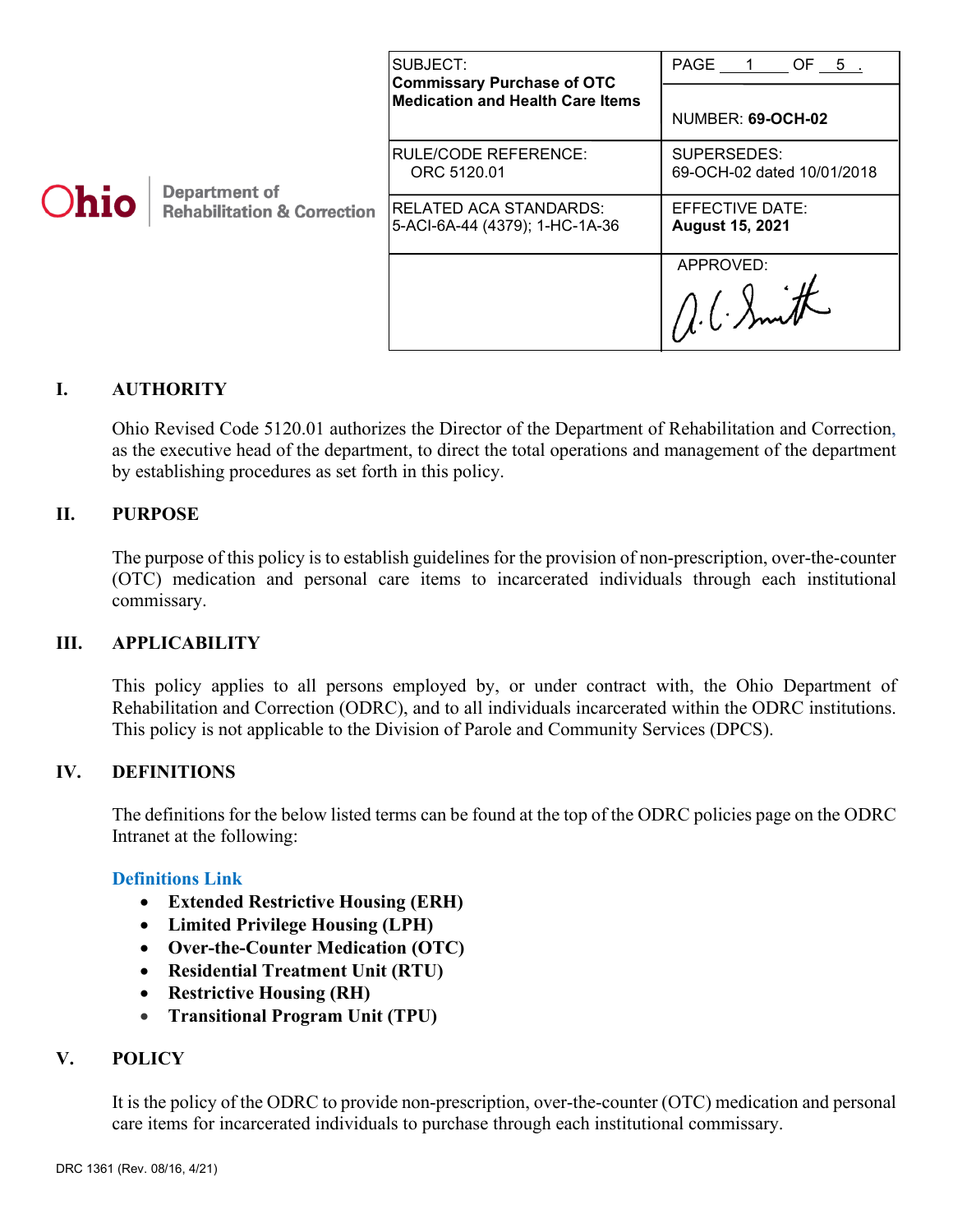## **VI. PROCEDURES**

- A. The following personal care items shall be provided in institutional commissaries. These items must be stocked in quantities based on population utilization.
	- 1. Insoles & arch supports
	- 2. Reading glasses in at least  $+1.00$  and  $+2.00$  strength
	- 3. Adhesive bandages
	- 4. Soft ADA-approved toothbrushes
	- 5. ADA-approved Toothpaste
	- 6. ADA-approved (if available) Dental Floss (waxed or unwaxed):
		- a. In spools five (5) yards or longer at institutions with a security level of 1 or 2.

Institutions with a security level of 1 or 2 may use eighteen inch (18") lengths of dental floss or floss picks in Limited Privilege Housing (LPH), and Restrictive Housing (RH).

- b. Institutions with a security level of 3 or 4, Extended Restrictive Housing (ERH), and Death Row may only use eighteen inch (18") lengths of dental floss or floss picks.
- 7. Non-Alcohol Fluoride Rinse
- 8. Sunscreen Lotion
- 9. Keri Lotion
- 10. Eucerin Lotion
- 11. Contact lens solutions
- 12. Nail clippers (small standard size, no attached files):

The Southern Ohio Correctional Facility (SOCF) shall not provide nail clippers through the commissary; SOCF shall provide nail clippers in each block for population use.

- 13. Deodorant
- 14. Feminine hygiene articles (female institutions only)
- 15. Comb
- 16. Lip balm
- B. Other personal care items not listed in this policy may be stocked at the discretion of the Commissary manager (e.g., soaps, lotions, non-mirrored sunglasses, etc.) with approval of the managing officer.
- C. The ODRC Pharmacy and Therapeutics Committee shall maintain a standardized inventory list for oral and topical over-the-counter medications (see attached table).
	- 1. All OTC medication items on the standardized inventory list must be made available through Commissary.
	- 2. OTC medications which are not listed on the standardized inventory list may not be sold through Commissary.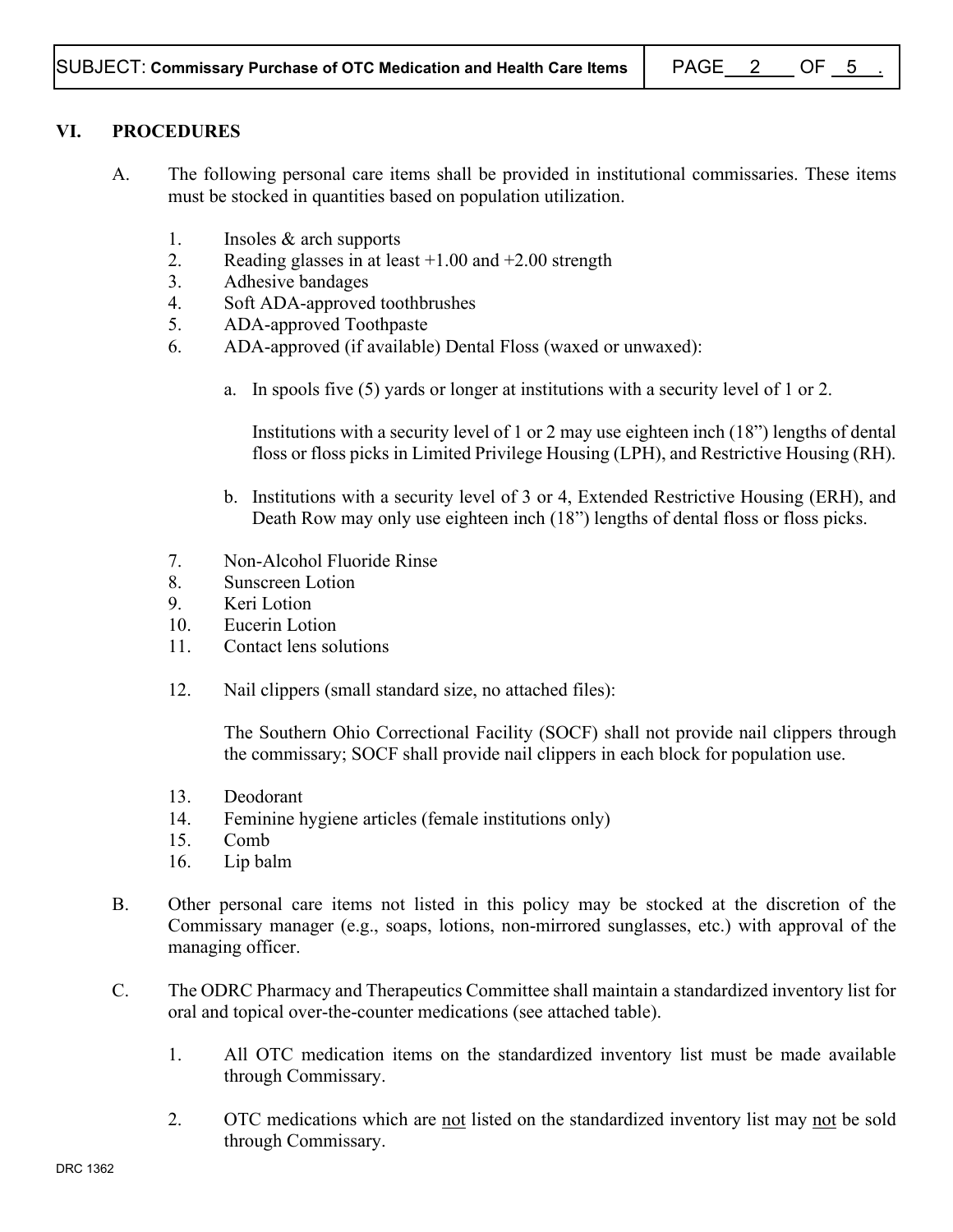- 3. All items on the standardized inventory list must be available for purchase through Commissary for no more than 7% above cost.
- D. Amounts noted in the quantity column of the standardized inventory list may be purchased through Commissary.

Incarcerated individuals may possess an open container that they are using and two (2) weeks unopened supply.

- E. Individuals housed in RTUs and the Sugar Creek Developmental Unit at Allen-Oakwood Correctional Institution (AOCI) do not qualify for self-administration of medication without treatment team approval.
	- 1. This approval shall be provided in writing to the Commissary manager.
	- 2. A treatment team representative shall notify the Commissary manager of changes in residential treatment unit housing.
	- 3. OTC medications shall be advanced level provider (ALP) ordered and nurse administered for individuals residing in RTUs, and the AOCI Dementia Unit.
- F. Individuals housed in TPUs may qualify for purchase of OTC medications from the Commissary, except when placement is related to suicide, mental health crisis, medication abuse or medication dealing. In these exceptions, all medication shall be nurse administered.

These exceptions shall be provided in writing to the Commissary manager.

- G. Extended Restrictive Housing (ERH) institutions and Death Row shall order and use a security (short) toothbrush.
	- 1. At the managing officer's discretion, a security (short) toothbrush may be used in ERH, RTUs, and AOCI in-patient.

| <b>Product Class</b>            | <b>Compare To</b>    | <b>Generic Name or Ingredients</b>                             | Quantity               |
|---------------------------------|----------------------|----------------------------------------------------------------|------------------------|
| $D一$ Digestive<br>Aid           | Lactaid              | Lactase Enzyme tablet                                          | Up to $60$             |
| <b>GI Products Include:</b>     | Mylanta or<br>Maalox | Aluminum Hydroxide, Magnesium<br>Hydroxide, Simethicone Liquid | Up to $24$ oz          |
| Antacid & Antigas,<br>Laxative, | Tums                 | Elemental Calcium chewable tablet or<br>liquid                 | Up to $160$ or $24$ oz |
| Stool Softener,                 | Rolaids              | Calcium Carbonate, Magnesium<br>Hydroxide chewable tablet      | Up to $150$            |
| Fiber,                          | Pepcid               | 20mg Famotidine tablet or chewable<br>tablet                   | Up to $100$            |
| Nausea,                         | Zantac               | 150mg Ranitidine tablet or chewable<br>tablet                  | Up to $100$            |

DRC 1362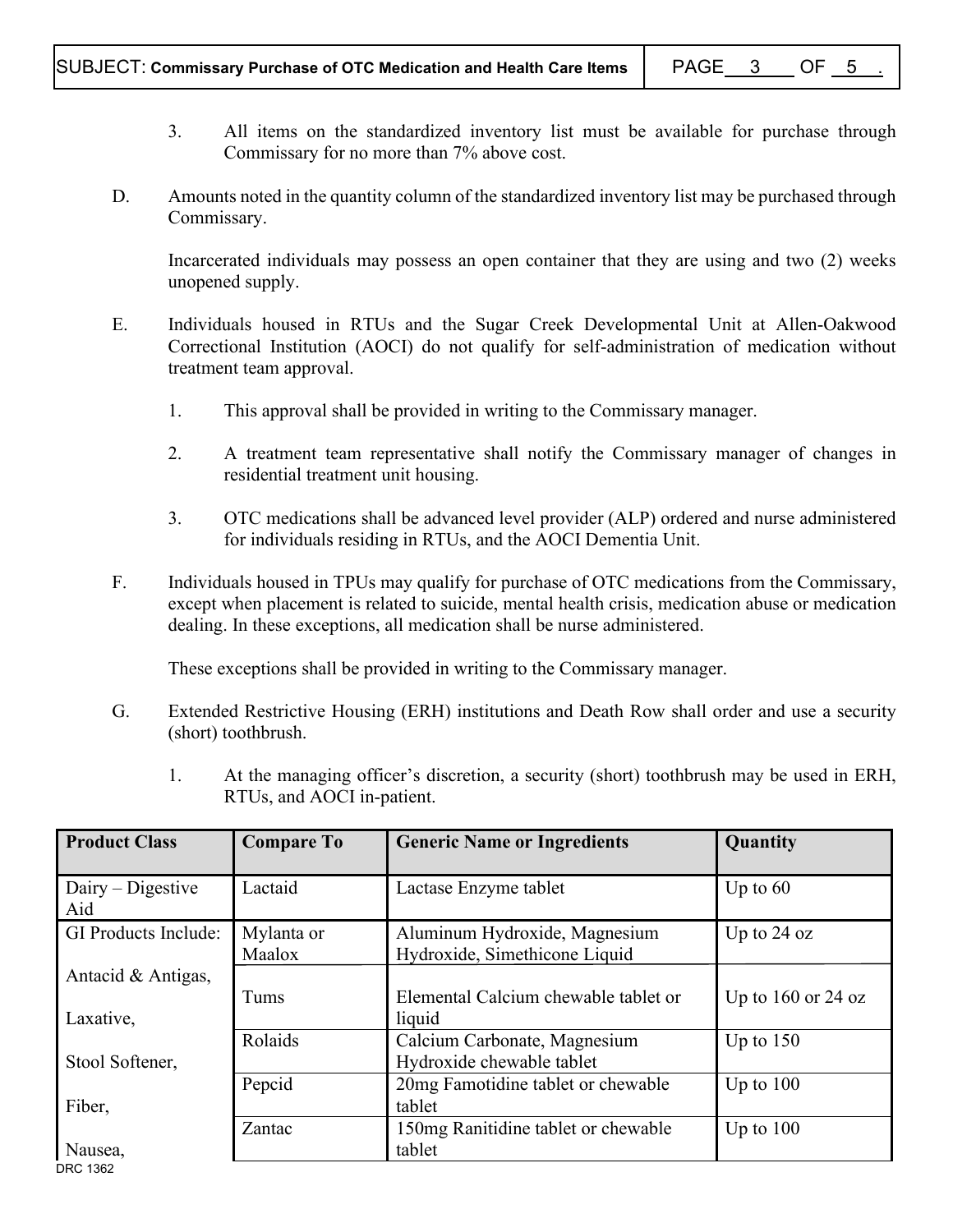# SUBJECT: Commissary Purchase of OTC Medication and Health Care Items  $\begin{array}{|l|} \text{PAGE_4} \quad \text{OF_5} \quad \text{.} \end{array}$

|                             | Prilosec                       | 20mg Omeprazole tablet                           | Up to 28       |
|-----------------------------|--------------------------------|--------------------------------------------------|----------------|
| Upset Stomach,              | Milk of Magnesia               | Magnesium Hydroxide liquid                       | Up to 1 pkg    |
| Heart Burn,                 | Fiberlax                       | 500mg Calcium Polycarbophil tablet               | Up to $100$    |
|                             | Colace                         | 100mg Docusate Sodium capsule                    | Up to 100      |
| Indigestion,                | Pepto Bismol                   | Bismuth Subsalicylate with non-aspirin           | Up to 1 pkg    |
|                             |                                | chewable tablet or liquid                        |                |
| Diarrhea                    | Kaopectate                     | Bismuth Subsalicylate tablet or liquid           | Up to 1 pkg    |
|                             | Alka-Seltzer                   | Aspirin, Citric Acid, Sodium Bicarbonate         | Up to 1 pkg    |
|                             |                                | effervescent tablet                              |                |
|                             | Gas X                          | Simethicone tablet                               | Up to $1$ pkg  |
| Pain and/or Fever<br>Relief | Aspirin                        | Acetylsalicylic Acid 81mg enteric coat<br>tablet | Up to $120$    |
|                             | Tylenol                        | Acetaminophen 325mg tablet                       | Up to $100$    |
| Menstrual Symptom<br>Relief | Motrin, Midol, or<br>Advil     | Ibuprofen tablet 200mg                           | Up to $100$    |
|                             | Aleve                          | Naproxen tablet 220mg                            | Up to $100$    |
| Topical Pain Relief         | Bengay, Thera-                 | Methyl Salicylate (not to exceed 15%),           | Up to 2 pkg    |
|                             | Gesic or Icy Hot               | Menthol (not to exceed 10%) ointment or<br>rub   |                |
| <b>Product Class</b>        | <b>Compare To</b>              | <b>Generic Name or Ingredients</b>               | Quantity       |
|                             |                                |                                                  |                |
| Anti-Itch                   | Cort-Aid                       | Hydrocortisone cream 1%                          | Up to $2$ pkg  |
|                             | Caladryl                       | Calamine, Pramoxine lotion                       | Up to 2 pkg    |
|                             | Amalactin                      | Ammonium lactate                                 | 1 bottle       |
|                             |                                |                                                  |                |
|                             |                                |                                                  |                |
| <b>Acne Medication</b>      | Various brands                 | Benzoyl Peroxide 10% wash or bar                 | Up to 2 pkg    |
|                             | Various brands                 | Benzoyl Peroxide 10% lotion or gel or            | Up to 2 pkg    |
|                             |                                | cream                                            |                |
| <b>Contact Lens</b>         | Various brands                 | Saline and Multipurpose solutions                | Up to 2 pkg    |
| Solution                    |                                | (provide solutions specific to                   |                |
|                             |                                |                                                  |                |
|                             |                                | daily/extended wear and gas permeable            |                |
|                             |                                | contact lenses)                                  |                |
| Sensitivity                 | Sensodyne, Colgate             | Potassium Nitrate or Strontium Chloride          | Up to 2 pkg    |
| Toothpaste                  | Sensitive, Crest               |                                                  |                |
|                             | Sensi, Aquafresh               |                                                  |                |
| Denture Adhesive            | Effergrip, Secure,<br>Poligrip | Must be Zinc-Free                                | Up to 2 pkg    |
| Eye Drops                   | Various brands                 | Artificial tears – various formulations          | Up to $2$ pkg  |
| Ear Wax Removal             | Debrox or Murine               | Carbamide Peroxide drops                         | Up to 1 pkg    |
| Hemorrhoid and              | Tucks                          | Witch Hazel pad                                  | Up to 100 pads |
| <b>Rectal Care</b>          | Preparation H                  | Phenylephrine, Mineral Oil, Petrolatum           | Up to $24$     |
|                             | Nupercainal                    | Dibucaine ointment 1%                            | Up to 2 pkg    |
| Cold and Allergy            | Halls                          | Menthol drops or lozenges                        | Up to $36$     |